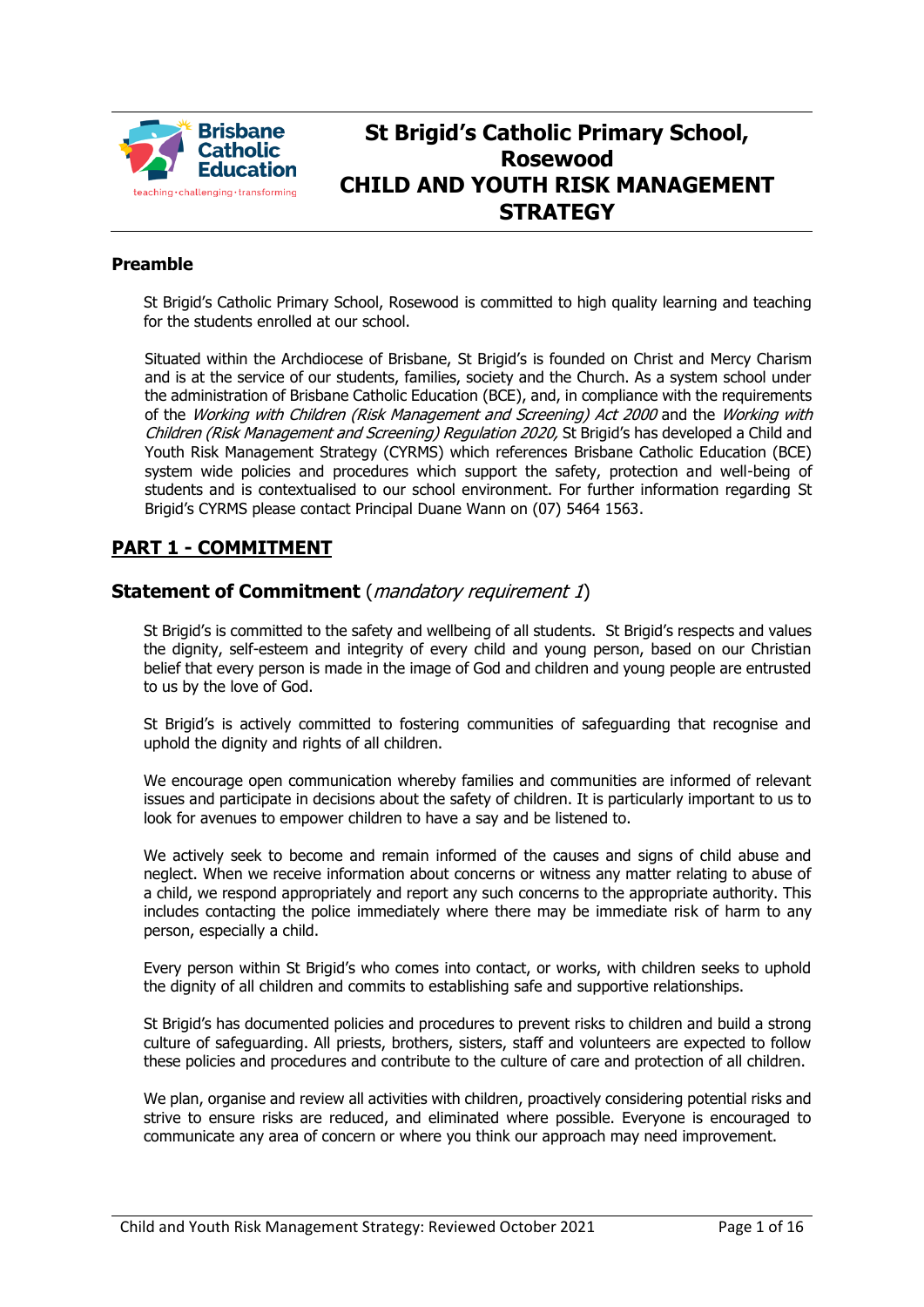Anyone who brings forward a suspicion, concerns, knowledge or allegation of current or past abuse of a child to St Brigid's will be responded to sensitively, respectfully, actively and in a timely manner, in line with our lawful obligations and our own Complaints Handling Policy.

We regularly undertake internal and external auditing of our safeguarding policies and practices to make sure that they always support a culture and practice that puts the safety of children at the centre of our thinking and action.

We listen to the voices of children as we constantly strive to remain vigilant and make improvements.

## **Codes of Conduct** (mandatory requirement 2)

BCE has developed codes of conduct and standards of behaviour for employees, students, volunteers (including parents) and other personnel in consultation with relevant parties. These codes of conduct set out BCE's requirements in relation to the conduct of employees who work at St Brigid's, together with students, volunteers and other personnel at the school and contain specific information on interacting with students.

BCE employees who work at St Brigid's are also bound to comply with BCE's Statement of Principles for Employment in Catholic Schools or the Statement of Principles for Employment in Catholic Education. Relevant employees must also comply with other professional standards, for example, the Australian Professional Standards for Teachers and the Australian Professional Standards for Principals which describe effective, contemporary practice for teachers and principals.

## **BCE Employee Code of Conduct**

The Catholic Education Archdiocese of Brisbane [Code of Conduct](http://www.bne.catholic.edu.au/bce-employment/new-employee-and-staff-benefits/Onboarding/BCE%20Code%20of%20Conduct.pdf) (Code of Conduct) sets out the standard of behaviour required of employees of BCE in the performance of their duties at St Brigid's. All BCE employees must comply with the Code of Conduct, including employees employed on a temporary, casual, fixed term or continuing basis.

The Code of Conduct states that BCE employees must act appropriately and professionally at all times in their interactions with students and observe appropriate boundaries, behaviour and contact with students. In addition, the Code of Conduct covers employees' duties in relation to risk management and duty of care obligations to students.

The Code of Conduct is on BCE's Public Website and Intranet, Spire. The Principal at St Brigid's is required to monitor completion of the online Code of Conduct training for school employees at the time of induction for all new employees and annually for all other employees.

## **Student Behaviour Support Policy**

St Brigid's has developed a Student Behaviour Support Plan for the school, in consultation with all groups in the school community and in accordance with BCE's Student Behaviour Support policy and procedure. The Student Behaviour Support Plan is based upon a whole school positive behaviour for learning approach to support student behaviour in the school environment.

St Brigid's uses Positive Behaviour for Learning (PB4L) – a framework for creating positive, safe and supportive school climates where students can grow and learn. Our school community works together to establish expected behaviours and teach them to all students

St Brigid's Student Behaviour Support Plan reflects the shared values and expectations of the school regarding student behaviour support and encourages a supportive Catholic school environment. The Student Behaviour Support Plan includes a student code of behaviour and information on formal sanctions and prevention and responding to bullying and harassment, guided by BCE's Student Behaviour Support policy and procedure. The Student Behaviour Support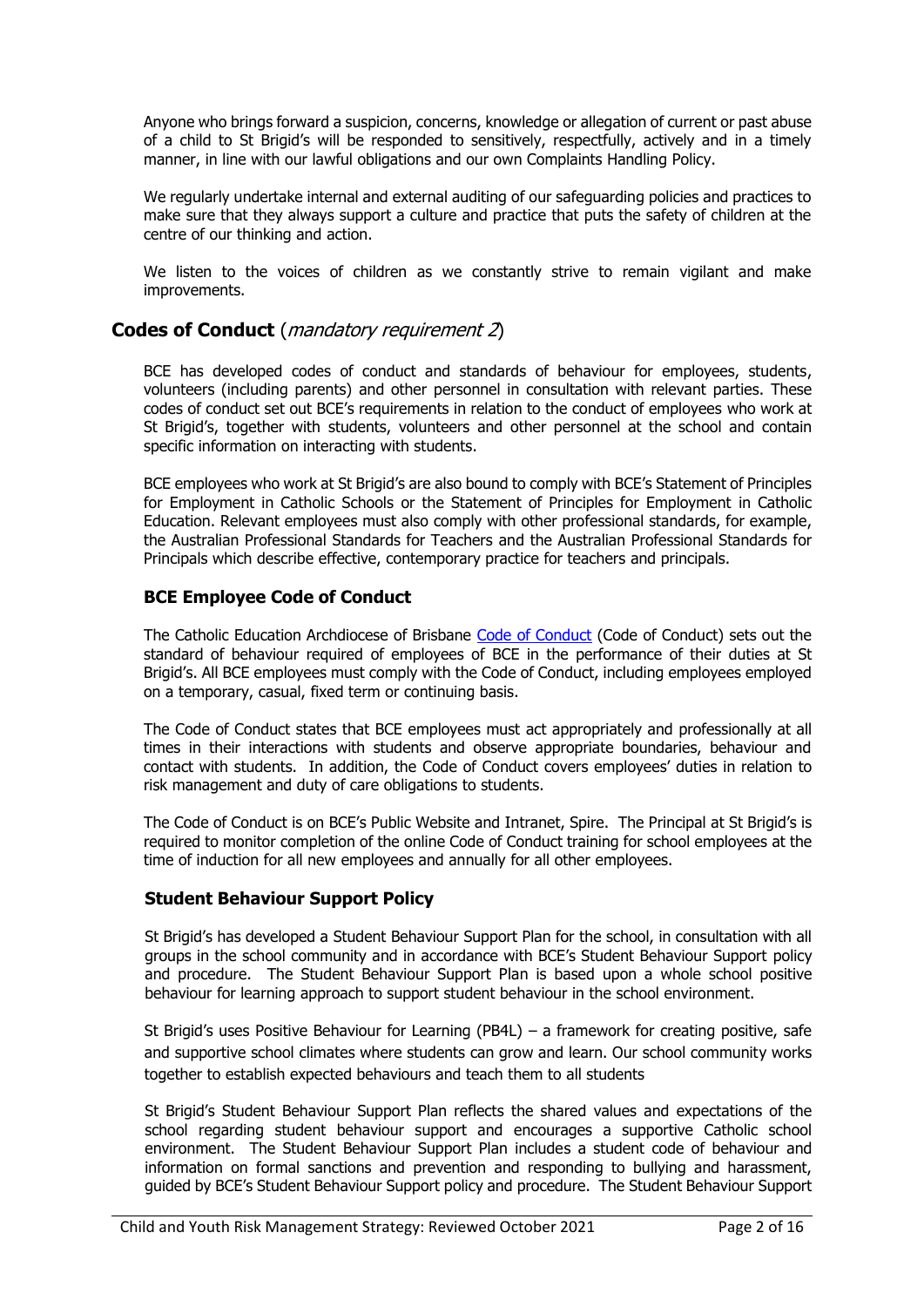Plan is readily accessible to students and parents and is uploaded on the St Brigid's Website. [Student Protection \(stbrigidsrosewood.qld.edu.au\)](http://www.stbrigidsrosewood.qld.edu.au/bce-policies/Pages/Student-Protection.aspx)

Our school uses BCE's *Engage Student Support System* to track the behaviour of students and proactively support students' behaviour through data-based decision making. Our school is required to use the *Engage Student Support System* to document bullying/harassment incidents, alcohol and other drug related incidents, weapons incidents and all suspensions (both in school and out) for a period of one day or more. Schools are required to note a part time suspension on the student's school file.

### **Volunteer and Other Personnel Code of Conduct and Registration**

BCE has developed a Volunteer and Other Personnel Code of Conduct which outlines the standard of behaviour which is required of volunteers (including parents) and other personnel in their activities in the school, including the need to think and act safely and treat students and employees with respect.

St Brigid's takes the following actions to ensure that the BCE Volunteer and Other Personnel Code of Conduct is implemented in the school community:

- all volunteers and other personnel are able to access a copy of the Volunteer and Other Personnel Code of Conduct on BCE's public website;
- all volunteers and other personnel are required to comply with the Volunteer and Other Personnel Code of Conduct to continue their voluntary/professional engagement at the school;
- all volunteers and other personnel have completed Student Protection and Code of Conduct Training for Volunteers and Other Personnel via the online training module Volunteers/Other Personnel Training located on the BCE public website; and
- all volunteers and other personnel complete and sign the Volunteer and Other Personnel Register form. The form requires a volunteer to declare that they are not:
	- $\circ$  A negative notice holder disqualified from holding a blue card under the Working with Children (Risk Management and Screening) Act 2000
	- $\circ$  A person with a current suspended blue card under the provisions of the Working with Children (Risk Management and Screening) Act 2000
	- $\circ$  A disqualified person within the meaning of the Working with Children (Risk Management and Screening) Act 2000
	- $\circ$  A person with a charge for a disqualifying offence within the meaning of Working with Children (Risk Management and Screening) Act 2000.

#### **COVID 19 and Alternative Education Provision (AEP)**

St Brigid's responded to the challenges resulting from the global pandemic, implementing government and BCE guidelines and resources to promote the safety and wellbeing of students in relation to both COVID-19 and the implementation of AEP.

The school based Critical Incident Management Team implemented the following local protocols:

#### **Drop Off Arrangements for Students:**

- Parents are encouraged to drop off children via the Stop, Drop & Go Zone (Staff Carpark), Council Carpark Entrance (Prep Gate) or Mathew St Entrance, enabling children to walk to their classroom;
- Should parents need to enter the school grounds to drop off their child/children, **it is essential to exit the school grounds immediately after walking child/children to their classroom (please no lingering/conversing with others).**

#### **Pick Up Arrangements for Students:**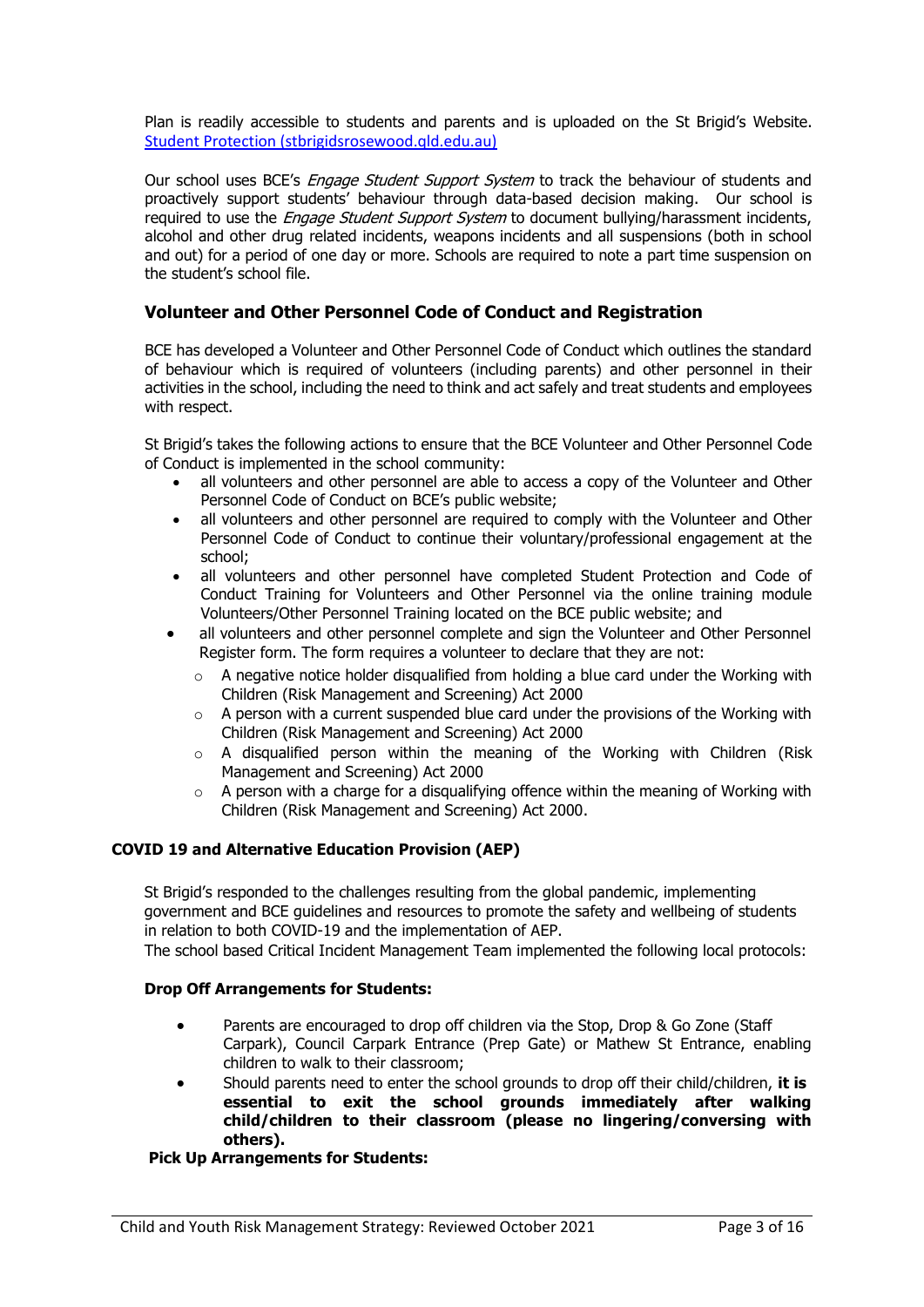- Parents are encouraged to collect children via the Stop, Drop & Go Zone (Staff Carpark), Council Carpark Entrance (Prep Gate) or Mathew St Entrance;
- Should parents need to enter the school grounds to collect their child/children, **it is essential to exit the school grounds immediately after collecting child/children (Please no playing on play equipment/lingering/conversing**  with others). Designated collection areas will be as follows:
	- o **Prep:** Prep Play Area (near play fort);
	- o **Year 1/2:** Near the School Tuckshop**;**
	- o **Year 3-6:** Undercover Area
- Contact with class teachers to initiated via email or phone call. **Face to face meetings will be at the discretion of the class teacher via prior appointment only.**
- Only parents of the year level presenting the Assembly/Liturgy will be allowed to attend.
- These provisions have been implemented based on advice from the Queensland State Government and Brisbane Catholic Education. All school events are subject to change pending updated COVID restrictions.

Microsoft Teams was established as the platform used to facilitate AEP, including home based learning, and to build collaboration and connection providing alternative facilitation of liturgies, staff meetings, assemblies and school tours.

The following are examples of resources, protocols and management practices developed and implemented at St Brigid's:

- scripts for newsletters, portals and websites about student, staff and parent well-being
- COVID specific and other mental health resources sent to all schools for distribution to all students and parents/guardians
- BCE Message of Hope Initiative implemented throughout Easter
- daily checks with students participating in AEP
- implementing safety guidelines written for use of Microsoft Teams e.g. restrictions regarding 1 on 1 interactions
- following instructions provided on revised protocols for guidance counsellor, specialist teacher and contractor interaction with students during AEP
- revised supervision quidelines
- visitors, parents and contractors to site were restricted access
- new guidelines provided to staff and guidance counsellor in relation to engaging with students and managing disclosures and student protection matters
- vulnerable students invited to attend schools onsite even if not in 'Essential worker' category
- development of a COVID 19 school critical incident plan including standing up a school based critical incident teams and the development of specific scenario planning and risk management
- international and interstate travel was ceased for camps and excursions
- excursions and camps are required to have site specific and school specific COVID 19 plans.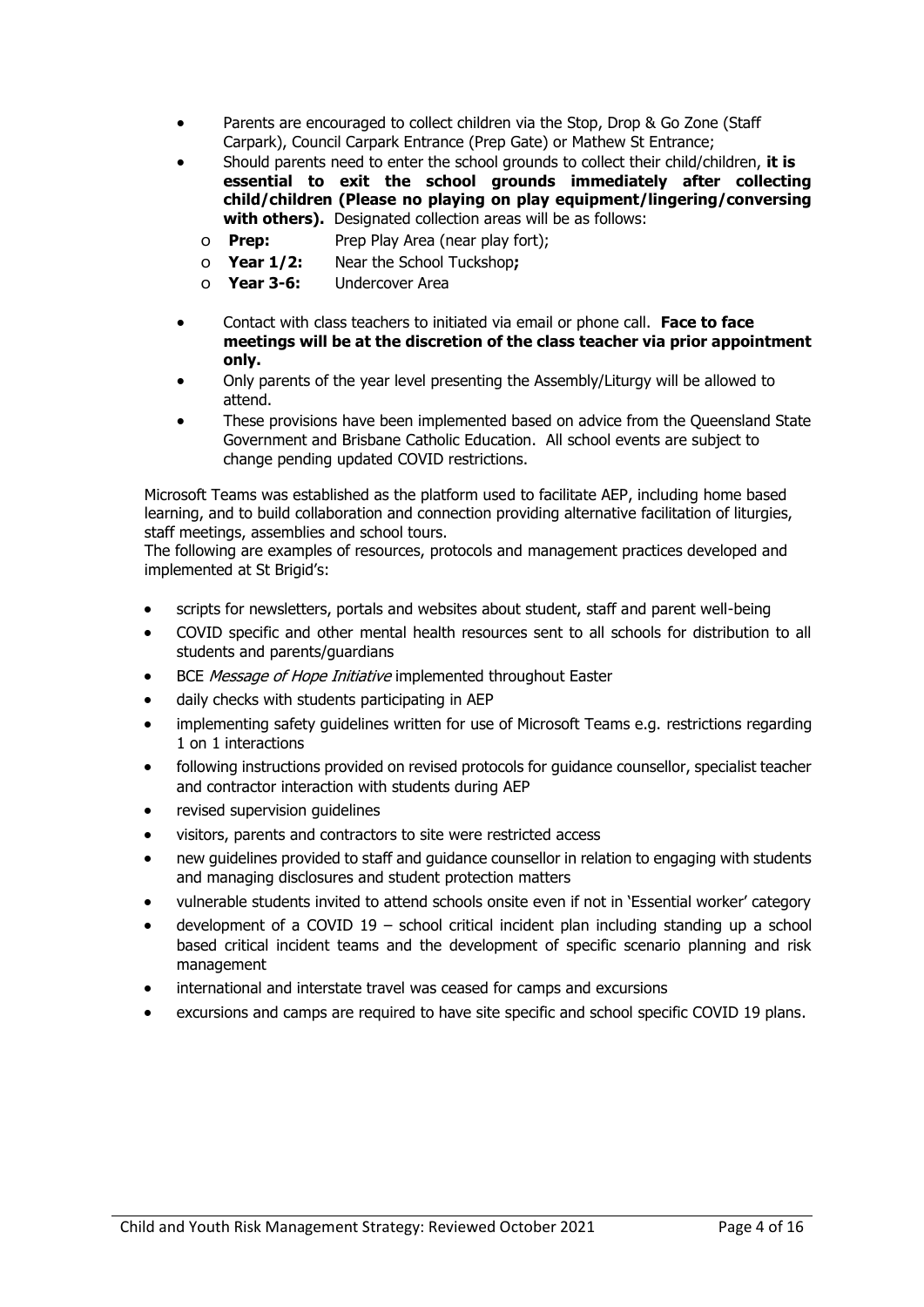# **PART 2 - CAPABILITY**

## **Procedures for recruiting, selecting, training and managing employees that enhance the safety and wellbeing of children and young people and the protection of children and young people from harm** (*mandatory requirement 3*)

#### **Recruitment and selection**

St Brigid's recruits and selects employees who work with students in the school who are appropriately qualified and suitable for working with children and young people.

St Brigid's is responsible for employee recruitment, selection, training and management of employees in the school in partnership with personnel from the BCE office.

Principals and employees involved in staff recruitment, selection, training and management of employees at the school must comply with the relevant BCE policies which are published on the BCE Intranet, Spire and include:

- Recruitment, Selection and Appointment of Teachers procedure
- Recruitment, Selection and Appointment of Brisbane Catholic Education Office Staff
- Recruitment, Selection and Appointment of Middle Leaders
- Recruitment, Selection and Appointment of Primary Learning Leaders
- Recruitment, Selection and Appointment of Specialist positions Guidance Counsellors, Speech Pathologists
- Recruitment, Selection and Appointment (Acting Senior Leadership Positions in Schools)
- Recruitment, Selection and Appointment of  $P 12$  Heads
- Recruitment, Selection and Appointment of DPs, APs and APREs
- Recruitment, Selection and Appointment of Principals.

In advertising new positions for the school, the advertisement states that "This position involves working with children. The appointment of a successful applicant will be subject to satisfactory employment screening for child related employment in accordance with the law".

St Brigid's School adheres to the requirements of BCE's policies and procedures in relation to employment which are contained in the Working with Children (Risk Management and Screening) Act 2000, Working with Children (Risk Management and Screening) Regulation 2020, Education (Accreditation of Non-State Schools) Act and Regulation 2017, and the Education (Queensland College of Teachers) Act 2005 when engaging employees.

All non-teaching employees working at St Brigid's are required to comply with the BCE Working with Children Check (Blue Card Screening) Procedure. All non-teaching employees, volunteers and trainee students who work with students and who require a Working with Children Card (Positive Notice blue card) under the Working with Children (Risk Management and Screening) Act 2000, are required to obtain a Working with Children Card (Positive Notice blue card) and keep it current. All teachers must produce evidence of current teacher registration with the Queensland College of Teachers (QCT) before they commence work at St Brigid's.

#### **Training and Management of Employees**

The Principal is required by BCE to ensure that all new BCE employees at St Brigid's are provided with induction training on the school's processes and procedures, the values and expectations of BCE and the standard of behaviour required of employees in their interactions with students, to support BCE and St Brigid's to provide an environment that is safe and supportive for students.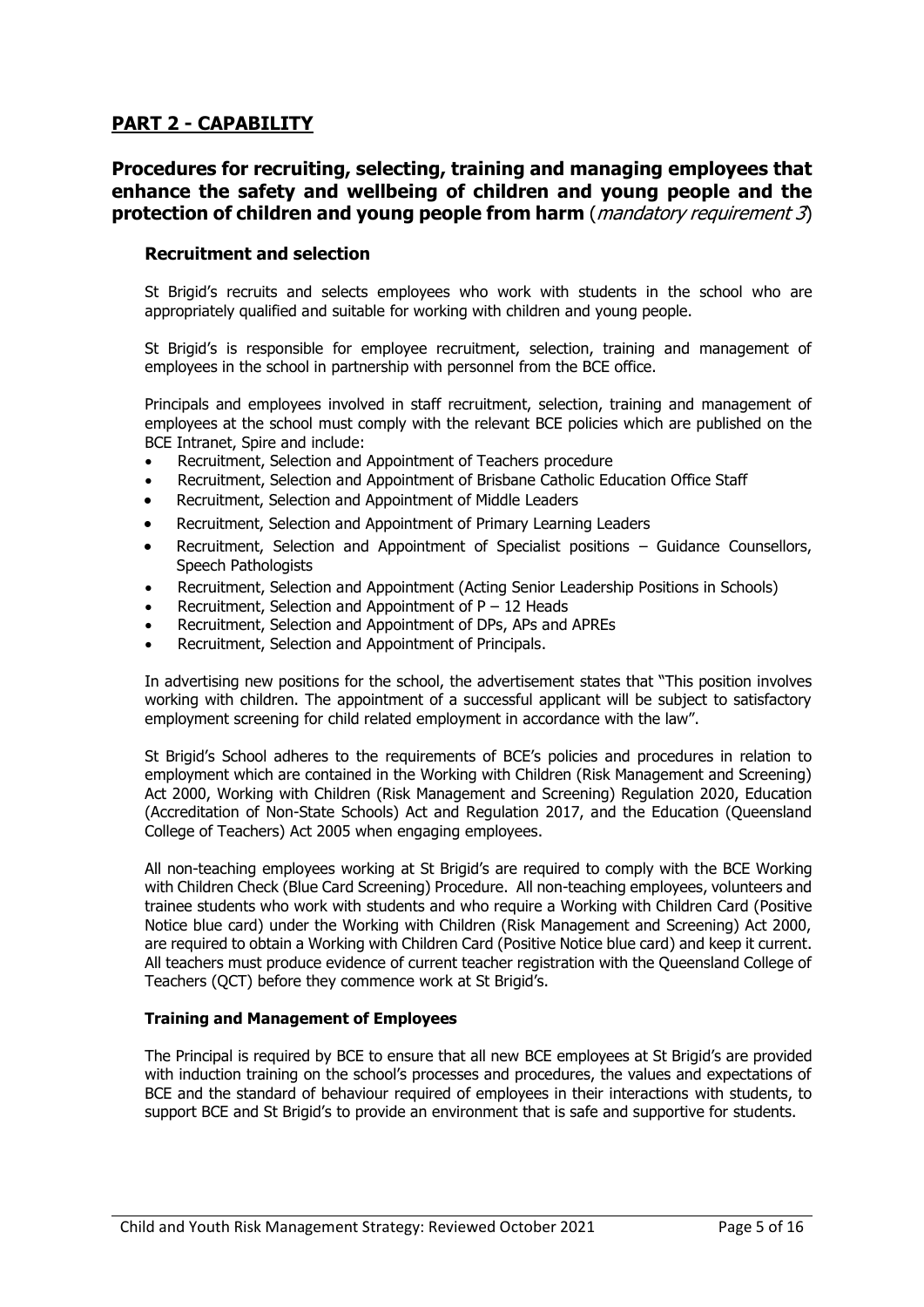All staff at St Brigid's must complete mandatory online training in BCE's Student Protection Processes, annually. Student protection training covers BCE's requirements under the Student Protection Processes in relation to reporting by employees of suspicions or allegations of:

- sexual abuse/likely sexual abuse of students
- harm or risk of harm to students caused by physical abuse, sexual abuse, emotional abuse or neglect; and
- inappropriate behaviour of staff towards students.

This training provides employees at St Brigid's with skills to effectively respond to and report suspicions or allegations of abuse or harm, as required by law. New employees must complete this training prior to commencing work with students at the school. In addition, mandatory induction training is provided for the school's newly appointed Student Protection Contacts and refresher (every 2 years) and advanced skills (every 4 years) training to upskill the Student Protection Contacts in receiving and managing disclosures from students.

Additional on-going training is provided by BCE and employees at the school are encouraged to attend. BCE has a dedicated Organisational Development Team which co-ordinates professional learning opportunities for BCE employees to enable BCE employees to enhance their professional or personal knowledge and skills. St Brigid's encourages its staff to attend professional learning courses. Many of the courses offered to employees relate to the safety and wellbeing of students. For example, courses are offered from time to time on bullying in schools, behaviour management of students, students at risk of harm and students with special needs.

Mandatory Privacy training is undertaken by all employees annually as part of a suite of core compliance courses.

Where there is a complaint or allegation in relation to an employee of inappropriate behaviour, unsatisfactory performance or misconduct, the Principal will take all appropriate management action, which may include requiring employees to undertake additional training or mentoring, reinforcing BCE's and the school's expectations or disciplinary action. The Staff Complaints Management procedure and Staff Misconduct procedure set out a clear and consistent process for handling complaints and allegations of misconduct.

BCE provides the Employee Assistance program which offers free and confidential counselling to employees at the school who require support.

BCE promotes the capacity of employees to contribute to the mission of our organisation through ongoing professional development and professional learning. The BCE Performance and Development policy and Planning and Performance Framework guide individual performance and development which is undertaken at all levels throughout the organisation. The Leadership Capability Framework articulates the requirements for BCE employees to model and promote a culture where student protection is the responsibility of everyone.

#### **Other BCE Support for Student Wellbeing**

St Brigid's recognises that students learn best in school environments in which they feel safe, both physically and emotionally. BCE has developed a number of policies, processes and resources to support the pastoral care and wellbeing of students at St Brigid's. These are readily accessible to BCE employees on BCE's Intranet, Spire. The Principal at St Brigid's provides informal training, from time to time, at staff meetings and 'in service' days, so that employees at the school are aware of these policies.

Example policies and processes include:

- Student Wellbeing policy
- Student Diversity and Inclusion policy
- School Uniform policy
- Pastoral Care and Student Wellbeing Position and statements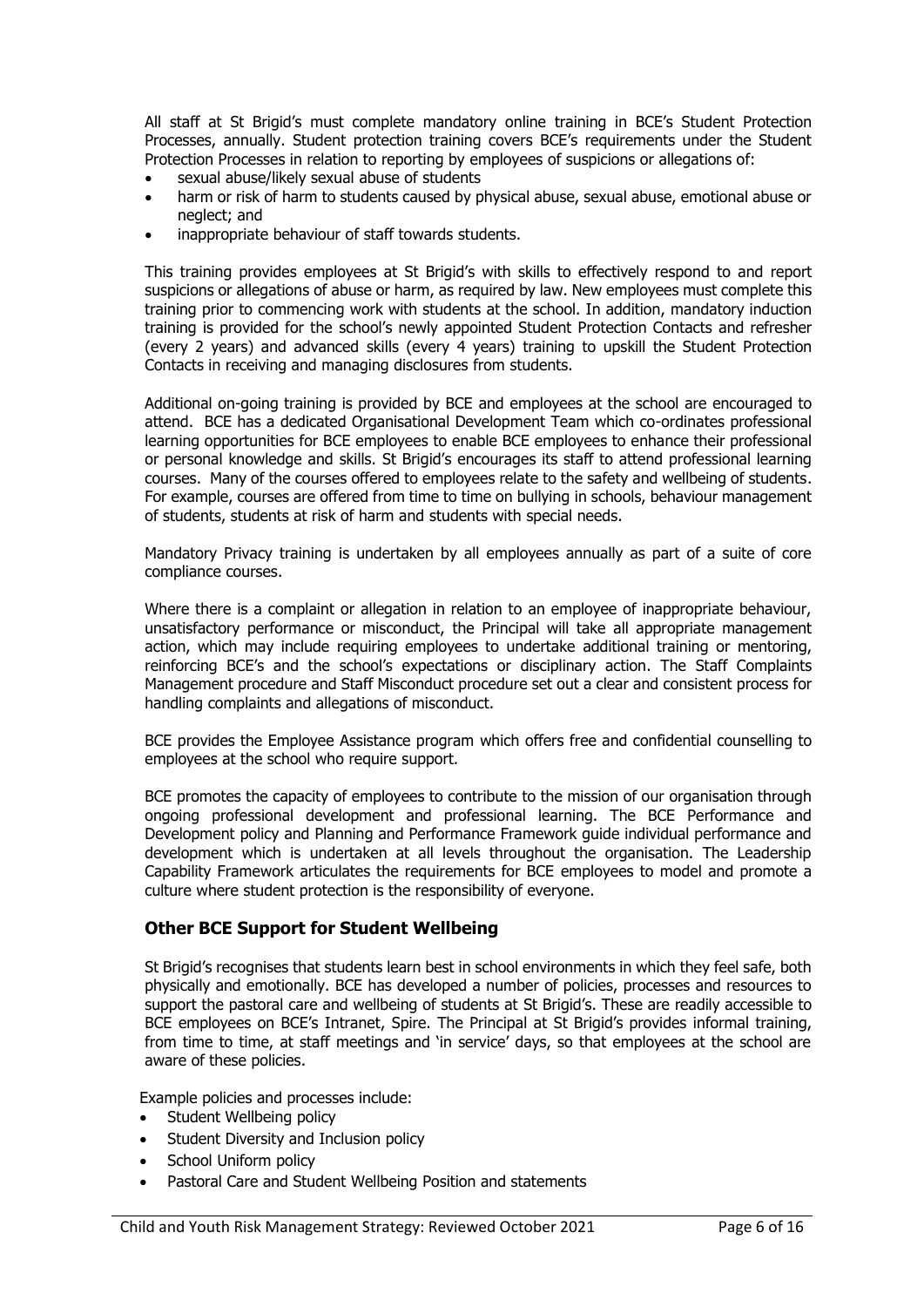- Students in out-of-home-care (OHCC)
- Natural Disasters
- Critical Incidents
- Catholic Perspectives across the Curriculum
- Preventing and Responding to Student Bullying and Harassment policy and procedure
- Alcohol and other Drug related incidents procedure
- Exclusion procedure
- Detention procedure
- Suspension procedure
- Negotiated change of school procedure
- Physical Interventions procedure
- Police Interventions in Schools procedure
- Weapons in Schools procedure
- Manual Handling of Students procedure
- Suicide Intervention Prevention and
- Managing Non-suicidal self-injury in students procedure
- Students with Disability
- Student Attendance policy and procedure
- Management of actual or perceived aggression (MAPA)
- Positive Behaviour for Learning (PB4L)
- Social Media policy
- Student Behaviour Support policy and procedures and the template for the School Behaviour Support plan
- Guidelines for informed consent for guidance counsellors
- GC Management of Confidential Information procedure
- Engage Strategy including attendance, family engagement, equitable outcomes, positive behaviour for learning, mental health and wellbeing and engaged learners
- Transitions career development P-12
- Youth Support Coordinator Initiative (YSCI)
- Students with disability processes, guidelines and resources
- Guidelines and support plan for students who are gender diverse.

BCE has a Student Wellbeing Team which supports St Brigid's in the pastoral care and wellbeing of students at the school and develops strategies, policies and procedures to assist the school and students. St Brigid's employs a School Guidance Counsellor to work with students, parents and employees and provide pastoral care, personal safety strategies, support for marginalised students and support for students who may be at risk of being harmed.

BCE has a number of university partnerships which may provide additional psychological services to students and their families together with professional learning for employees regarding a Catholic perspective on relationships and sexuality education.

# **PART 3 - CONCERNS**

# **Policies and procedures for handling disclosures or suspicions of harm**

(mandatory requirement 4)

## **Student Protection Processes**

BCE's [Student Protection Processes](http://www.bne.catholic.edu.au/students-parents/student-protection/Documents/StudentProtectionProcesses.pdf) provide a process for all employees who work at St Brigid's to recognise, respond and report allegations or suspicions of:

- sexual abuse/likely sexual abuse of students;
- harm or risk of harm to students caused by physical abuse, sexual abuse, emotional abuse or neglect; and
- inappropriate behaviour of staff towards students.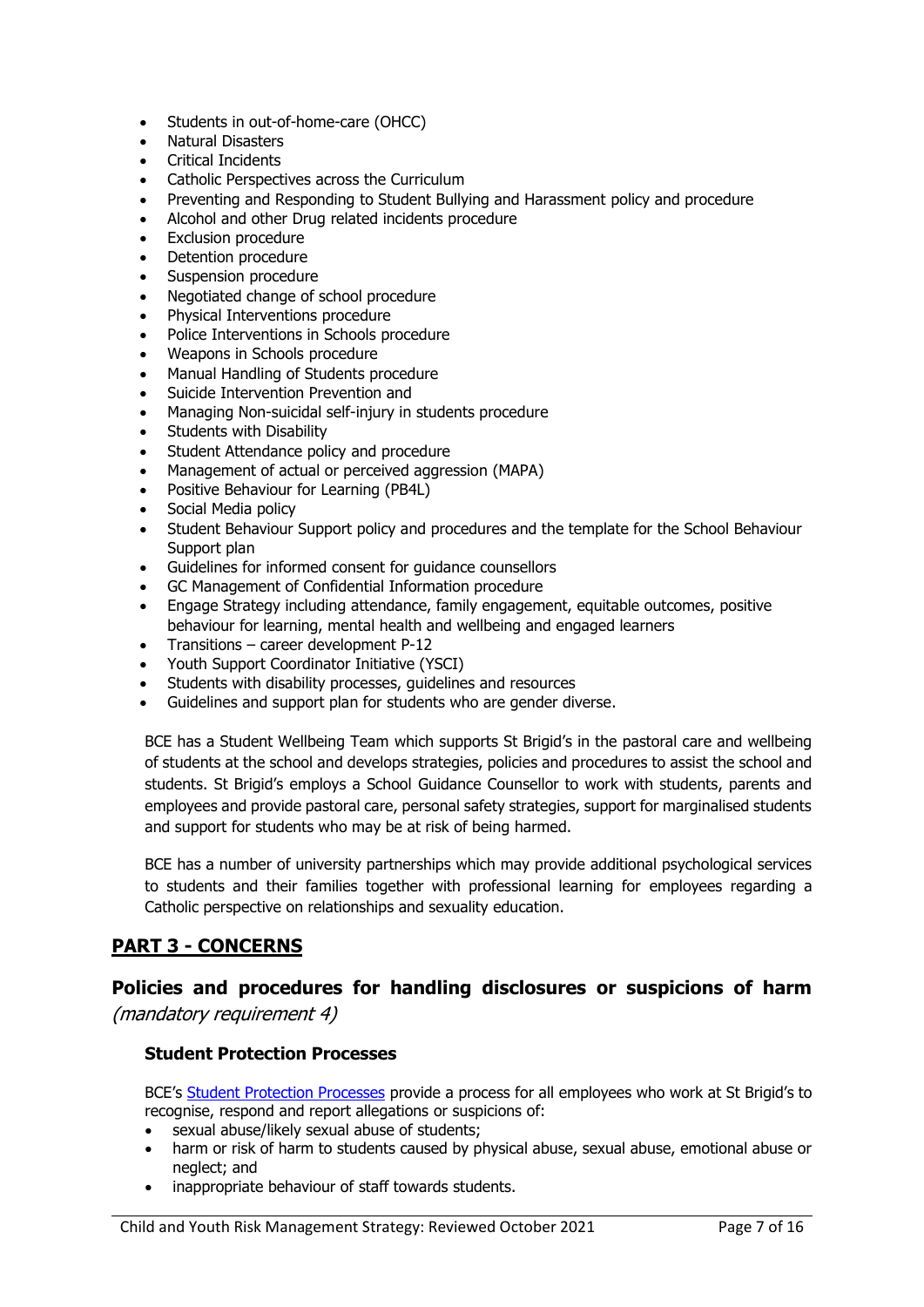The Student Protection Processes have been developed in accordance with the requirements of the Education (Accreditation of Non-State Schools) Act and Regulation 2017, the Education (General Provisions) Act 2006 and Regulation 2017, the Working with Children (Risk Management and Screening) Act 2000 and Working with Children (Risk Management and Screening) Regulation 2020, the Child Protection Act 1999 and the Education (Queensland College of Teachers) Act 2005. The Student Protection Processes and Guidelines Catholic Education Archdiocese of Brisbane document is reviewed and republished in keeping with the Queensland Catholic Education Commission template that was developed in collaboration with BCE and other Catholic employing authorities. The BCE processes are approved by the Non-State Schools Accreditation Board.

The Student Protection Processes are also underpinned by the Brisbane Catholic Education Student Protection Policy (2020). The Student Protection Processes satisfy relevant requirements under the National Catholic Safeguarding Standards. In 2021 the review of the Student Protection Processes included the addition of relevant information regarding failure to protect and failure to report provisions of the Criminal Code Act 1899. A dedicated training module as well as updates to the annual student protection training module were implemented.

Reports are made to the Queensland Police Service in relation to allegations or reasonable suspicions of sexual abuse/likely sexual abuse of a student or to the Department of Children, Youth Justice and Multicultural Affairs for harm/risk of harm to a student caused by sexual abuse, physical abuse, emotional abuse or neglect where a parent is not able and willing to act protectively. Reports required under the *Criminal Code Act 1899* which are not made under mandatory reporting obligations are made to the Queensland Police Service. A dedicated form has been developed to assist adults to meet their responsibility to report a child sexual offence. If a report is made in relation to inappropriate behaviour of a staff member towards a student, that report will be handled by the Principal, with support from BCE's Professional Standards and Student Protection Team.

All school-based employees must complete mandatory on-line training on BCE's Student Protection Processes annually. The Principal must ensure that all employees are student protection training compliant.

The Student Protection Processes are readily available for employees, parents, students and carers and St Brigid's has the link to the Student Protection Processes on our school website. Our school has a local school-based flowchart to ensure all employees understand how a student protection concern is to be communicated and managed in accordance with the Student Protection Processes.

BCE has processes to enable employees at St Brigid's to complete online a Record of Concern about any student protection concerns, including allegations or suspicions of sexual abuse or likely sexual abuse of a student, harm or risk of harm to a student or inappropriate behaviour of a staff member towards a student, using the BCE Student Protection Case Management System. This system also facilitates electronic submission of student protection reports to the relevant state authority.

BCE has developed a complaints procedure to enable parents or students at St Brigid's to make a complaint that the school has not complied with the Student Protection Processes. Parents or students may make a complaint via the Record of Complaint about Non-Compliance with BCE's Student Protection Processes located on BCE's public website. BCE provides assistance to handle these complaints in accordance with BCE's Procedure for Handling Complaints about Non-Compliance with BCE's Student Protection Processes.

BCE undertakes a system review for serious breaches of policy, including to identify any system improvement to policy, procedure or training and address any additional training requirements for individuals.

## **School Student Protection Contacts**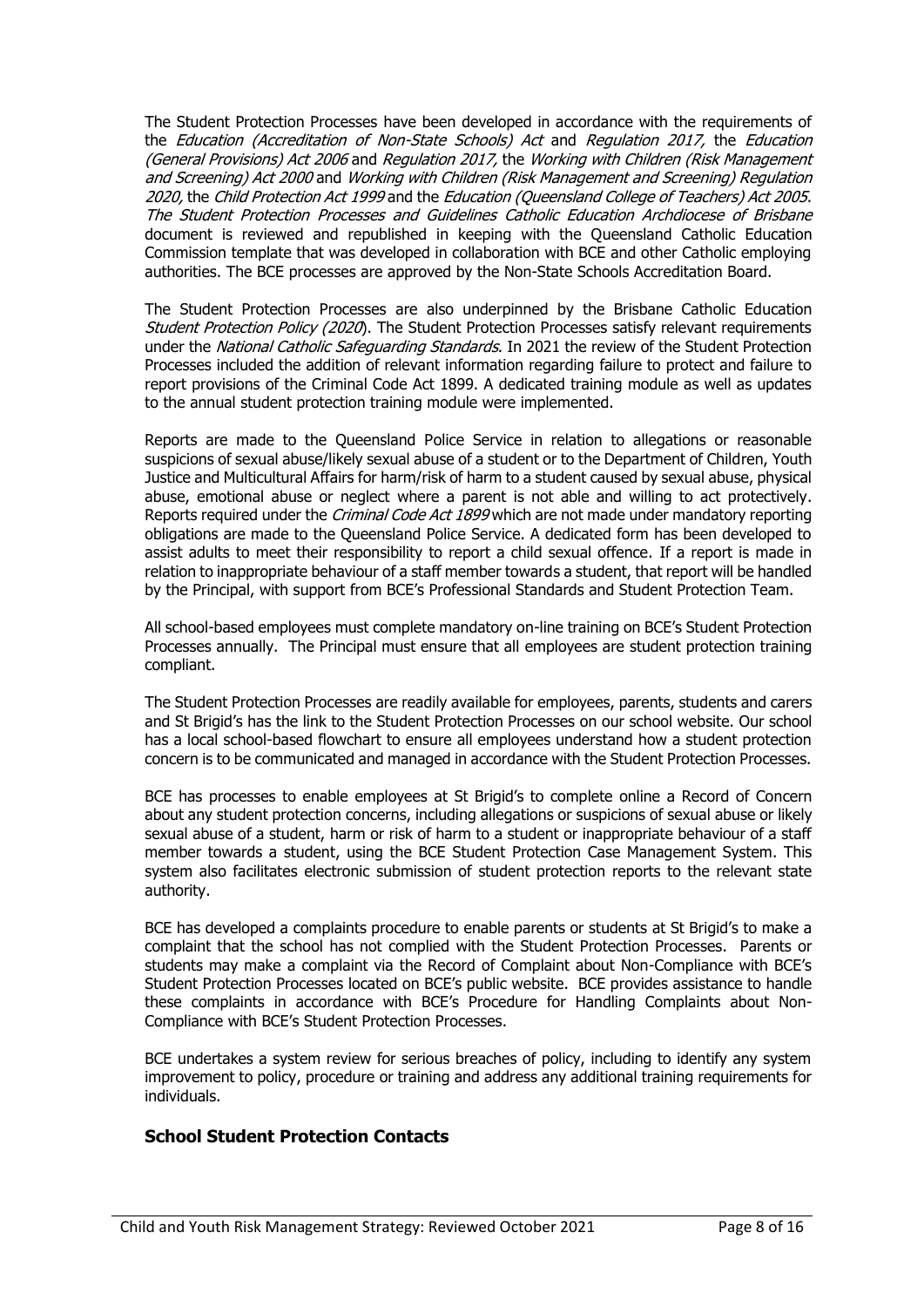In accordance with the Education (Accreditation of Non-State Schools) Regulation 2017, St Brigid's has four stated staff members to whom a student can report behaviour of another staff member that the student considers is inappropriate.

The Principal is a Student Protection Contact at the school. The other Student Protection Contacts are staff members at the school. The role of the Student Protection Contact is to receive complaints and allegations from staff and students and to make or assist staff to make all reports as outlined in BCE's Student Protection Processes. The identity of the St Brigid's Student Protection Contacts is made known to employees, students, volunteers and parents by publishing their details on the school's website and for example in school newsletters, on posters in the school and at parent information nights.

Information about the Student Protection Contacts and requirements for their appointment is detailed within the Student Protection Processes.

## **Student Protection Officers**

BCE has a Student Protection Team and Student Protection Officers working in this team are experts in the field of child protection. They all hold a degree in human services (generally social work) and have significant experience working in child protection.

Student Protection Officers assist our school-based employees in assessing sexual abuse and likely sexual abuse and harm caused or at risk of being caused to students by sexual abuse, physical abuse, emotional abuse or neglect. They also offer support and guidance to St Brigid's during and after a student protection intervention, assist with compliance with the Student Protection Processes and develop and facilitate professional learning for employees.

## **A plan for managing breaches of the Child and Youth Risk Management Strategy** (mandatory requirement 5)

BCE and St Brigid's take any breach of the BCE Child and Youth Risk Management Strategy or the St Brigid's Child and Youth Risk Management Strategy seriously. BCE has a Student, Parent and Guardian Complaints Management policy and procedure. Breaches of any aspect of the Strategy may be dealt with as follows:

- if the alleged breach relates to the actions of an employee, this will be managed, as appropriate, in accordance with the BCE Staff Complaints Management procedure, the BCE Staff Misconduct procedure or Unsatisfactory Performance procedure;
- if the alleged breach relates to a report of inappropriate behaviour of a staff member towards a student, this will be managed in accordance with the process set out in the Student Protection Processes;
- if the breach relates to a complaint made via the Record of Complaint about Non-Compliance with BCE's Student Protection Processes, that complaint will be dealt with in accordance with the Procedure for Handling Complaints about Non-Compliance with BCE's Student Protection Processes;
- if the breach relates to the actions of a volunteer or other personnel, it will be dealt with similarly to the procedures set out in the Student Protection Processes or complaints procedures, as appropriate; and
- if the breach relates to the action of a contractor this will be managed in accordance with BCE's contract with the contractor.

The actions or inactions which will constitute a breach of individual elements of the Strategy are detailed in the Code of Conduct and the Student Protection Processes. Details regarding management of any breach, including who manages the breach, are contained in the procedures mentioned above. All records are kept confidentially in BCE business information systems.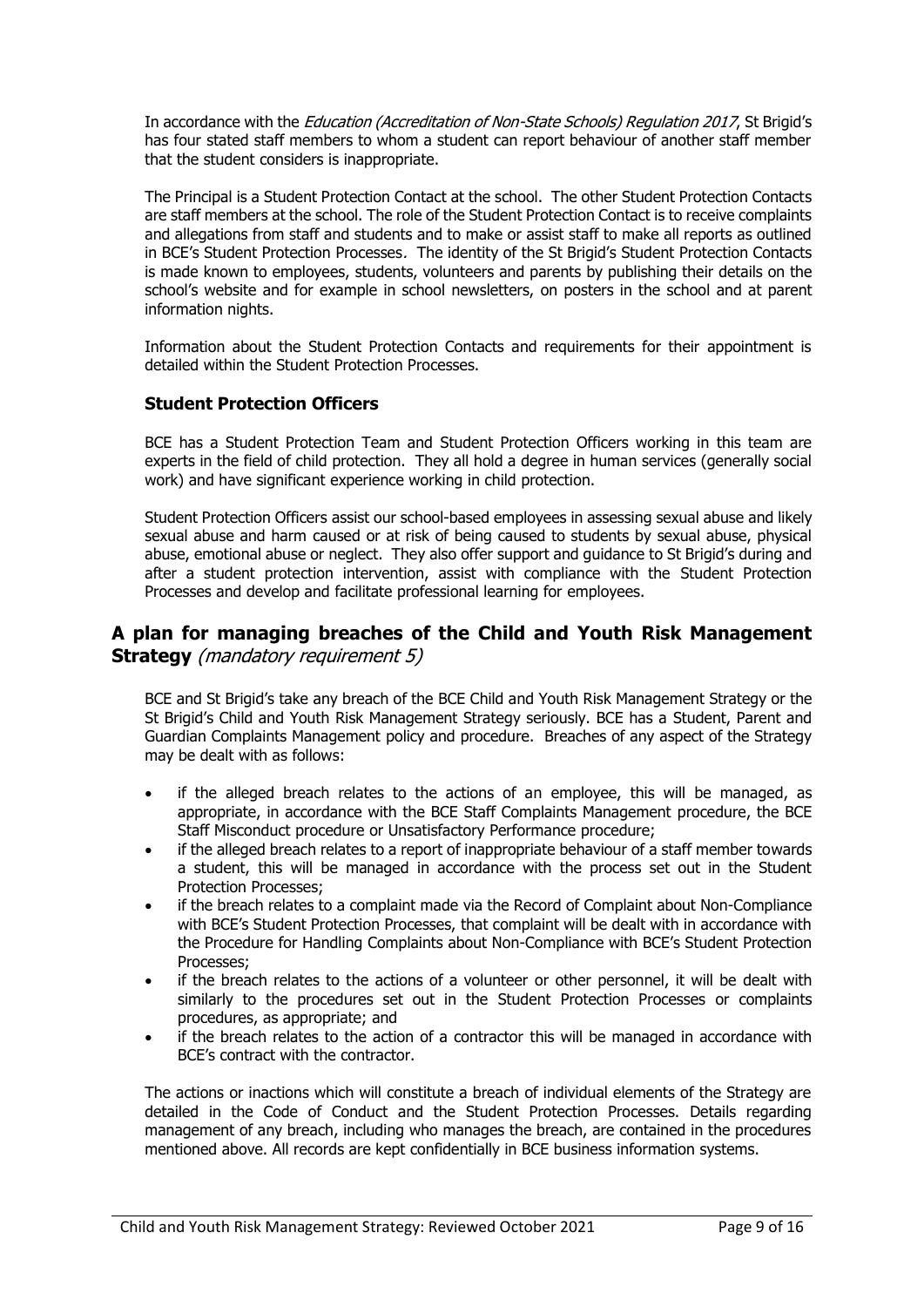**A risk management plan for high-risk activities and special events**  (mandatory requirement 7)

#### **Risk Management Tools**

St Brigid's considers all curriculum activities in terms of their inherent level of risk. When undertaking a medium or high-risk activity or special event, our school is responsible for identifying potential risks and considering the safety and wellbeing of students and the risk of harm to students**.** 

St Brigid's develops and implements an effective risk management plan to remove or minimise the risk of harm to students. The plan includes risk assessments and risk mitigation which are carried out for all medium or higher risk activities undertaken within the school and all activities undertaken outside of the school. St Brigid's refers to information in relation to risk assessments for various activities and risk assessment tools provided on BCE's Intranet, Spire.

The Health and Safety Team at BCE provides support to our school, if requested, to help us carry out risk assessments and develop and implement a risk management plan. In addition, a dedicated Workplace Health and Safety Officer ("WHSO") is employed at St Brigid's (who is required to complete a Certificate 4 in Workplace Health and Safety within 12 months of commencing the role). The WHSO's role is to co-ordinate risk assessments at our school and support the Principal in carrying out the health and safety responsibilities under legislation. BCE provides training and updates to the WHSO.

BCE has developed a Contractor Induction Manual to give contractors information on BCE's Workplace Health and Safety Contractor Management System at BCE schools, so that contractors working at St Brigid's School play their role in maintaining a safe environment for students.

#### **Risk Management for Excursions and Fetes**

The Principal is responsible for approving all excursions. The Principal has reference to BCE forms and fact sheets to assist in identifying, assessing and managing risks associated with excursions, for example, the Excursion Safety Procedure, and Excursion and Incursion Risk Assessment Guideline, an OH & S Fact Sheet: Excursions, OH & S Standard - Risk Management Form and the Risk Assessment Template Form. The Principal completes the Risk Assessment Template Form prior to each excursion. This form specifies that in carrying out a risk assessment, student protection risks must be assessed and managed.

In developing a high-risk strategy/plan St Brigid's takes the following into consideration.

- Establishes the context of the activity or event including:
	- $\circ$  the nature of the activity and your objectives in conducting it
	- o the environment or location of the activity
	- o the stakeholders involved in the activity including children and young people
	- $\circ$  identify the specific risks and identify the control measures that are already in place and whether additional controls are required.
- Addresses the following issues, if relevant:
	- o Transportation
	- o Toileting/change room procedures
	- o Ensuring appropriate supervision of children and ratios of adults to children
	- o Ensuring appropriate supervision of volunteers
	- $\circ$  A media consent process in relation to photographs
	- o Managing medications and allergies
	- o Managing illness/injury
	- o Emergency/lockdown procedures
	- o Relevant consent forms, including emergency contact details
	- o Procedures or processes applying to visitors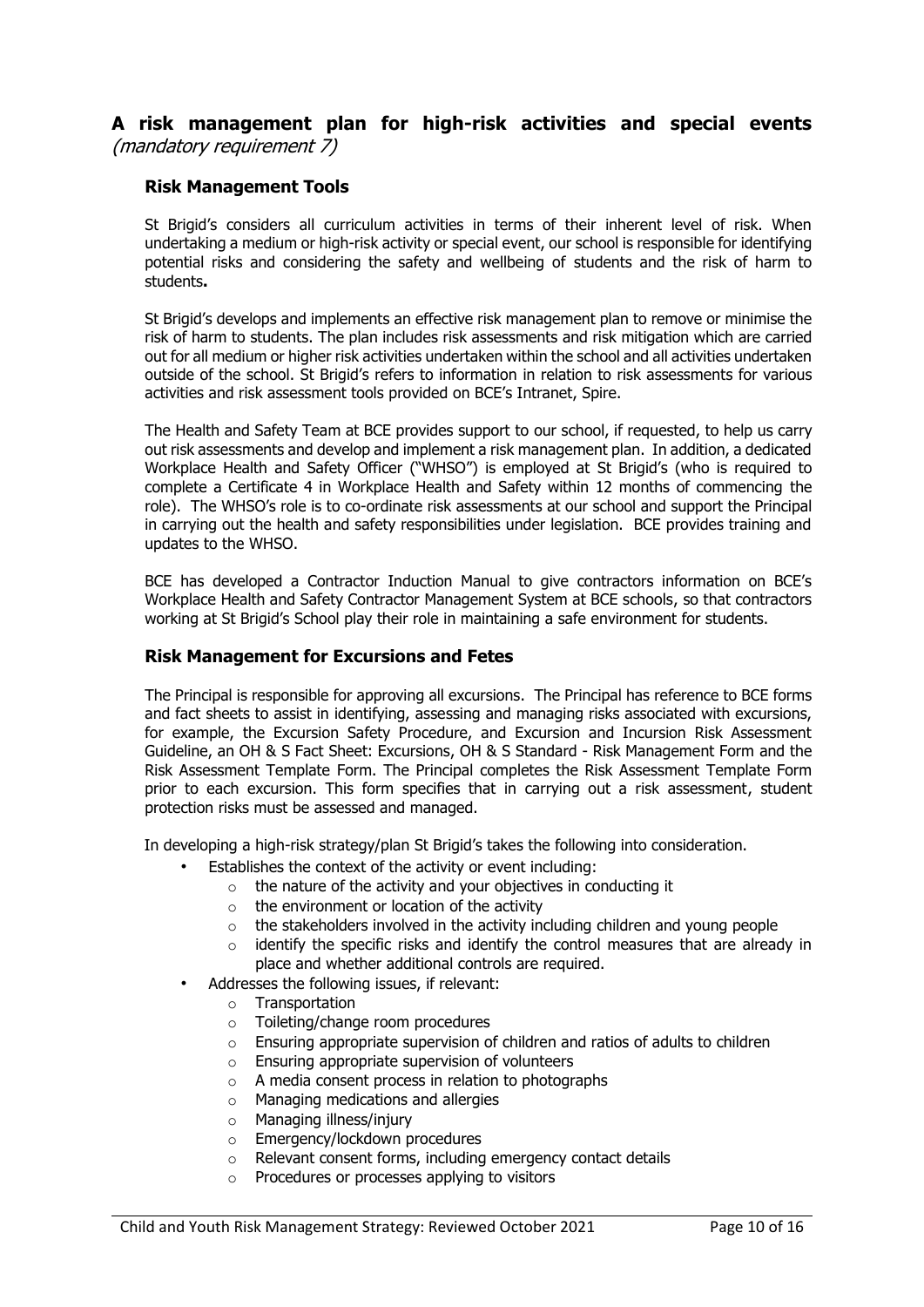- o Any risks presented by the physical environment
- o Accommodation and supervision requirements.

The Principal utilises BCE's International Travel procedures to assist in planning for the safety of students participating in international travel.

The Principal completes the BCE Fete Safety Planning prior to a fete taking place. This Fete Safety Planning Checklist assists the Principal in managing the health and safety risks of conducting a fete. The Principal accesses links to relevant information provided on BCE's Health and Safety Portal, to assist in the risk assessment and management process, including the Fireworks Checklist, Mobile Amusement Device Checklist, Contractors Workplace Health and Safety Agreement and information on the hygienic handling of food. A Contractor Agreement – School Fete has been implemented which among other things warrants that all the contractors personnel and approved subcontractors who interact with children and young people at the Fete hold a current Positive Notice blue card and it has no knowledge or reason to believe that any of its personnel or approved subcontractors may have acted inappropriately towards children or young people.

## **Other Strategies to Minimise Risks of Harm**

St Brigid's takes seriously its commitment in relation to the safety and protection of students. BCE has developed policies and procedures to manage risks of harm to students, which our school complies with, for example:

**Supervision** – St Brigid's manages the supervision of students appropriately to ensure that there is adequate supervision of students. St Brigid's follows the BCE information on supervision of students procedure and has appropriate supervision ratios to ensure the safety of students and prevent unsupervised access to children.

**Supervision Arrangements –** Supervision commences at 8am each morning. Any early arrivals must, for their own safety, be seated in the Undercover Area. Students move to the separate pick up areas at 2:50pm where they will be supervised by staff when collected by parents in the drive through.

**Playground Supervision –** St Brigid's Primary School, Rosewood ensures students are supervised appropriately through careful consideration of duty rosters to ensure all play areas are visible to the supervising staff.

There are six specific play areas in the school. Each has at least one teacher on duty. Additional school officers/teacher aides support specific students in select areas. Key areas of supervision are: Junior Playground, Senior Playground, Undercover Area, Year 1/2 Oval, Year 3/4 Oval and Year 5/6 Oval.

First break is from 10:30am to 11:10 am. Second break is from 1:10 pm to 1:40 pm.

**Drop Off and Collection of Children** – Children are supervised appropriately by having staff on duty from 8am and then till 3:15pm. Parents are reminded via newsletter and email of the information included in the Student Handbook that students arriving earlier or being collected later should be booked into Outside Hours School Care which is located on the northern side of the school.

#### Before School

There is one Leadership Team member on duty before school in the Junior area, and there is another Leadership Team member on duty for the remainder of the school.

#### After School

One Leadership Team member is on duty on the Junior area during the Pick-Up time. Another Leadership Team member is rostered on the for the 'Stop, Drop & Go' Zone, while another Leadership Team member is on bus duty.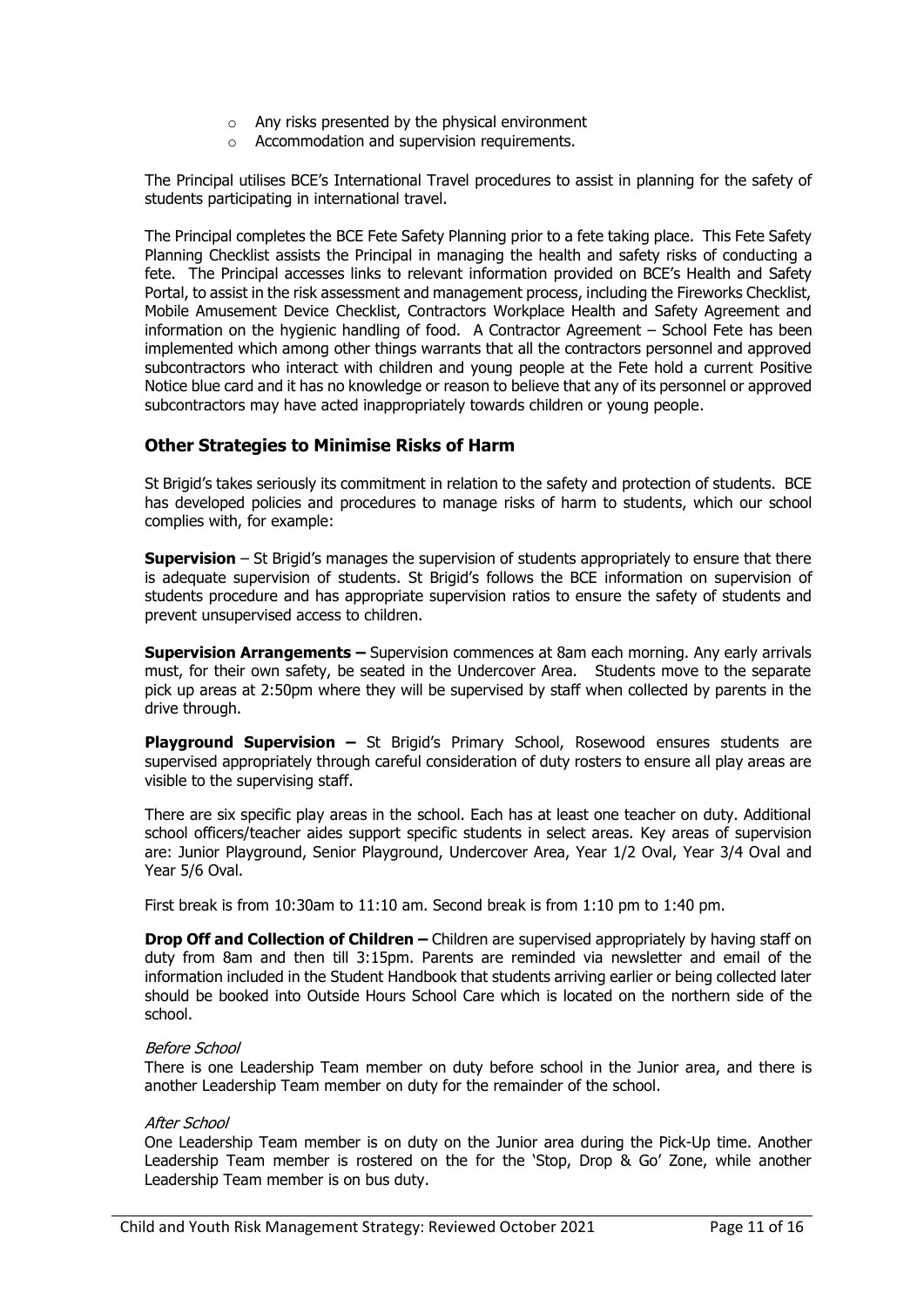**Procedure Followed in the Event a Child is Not Collected –** Parents who are running late in picking up their children are asked to notify the school office. After 3.00pm, when duty is complete, children not collected will be seated inside the office and parent contacted. Caregivers are contacted in the order listed on e-Minerva and students stay in the office with a member of the Leadership Team or office staff until the notified caregiver (or their nominated person) arrives to sign the child out. If there is no response after a few attempts the Police are contacted and a staff member stays with the child until they arrive.

**Procedure to be Followed in the Event a Person Responsible for the Collection of a Child is Deemed Unable (for example, intoxication) –** Should a person responsible for the collection of a child is deemed unable to do so, the school will call other emergency contacts, and in the event of no one being contactable, the police are notified.

**Emergency** – St Brigid's ensures that all employees are briefed to appropriately handle emergency situations and critical incidents in accordance with BCE's Procedures for Emergency Management and Responding to Critical Incidents.

**Fire/Lockdown** – St Brigid's ensures that all employees and volunteers are made aware of fire evacuation and lockdown procedures at the school and that practice drills occur each term.

St Brigid's School Evacuation Procedures:

- 1. Prepare
	- Request students to line up quietly near door.
	- Obtain class roll and pen.
	- Check any storerooms or other places students could be located.
- 2. Evacuate
	-
	- Check for danger near classroom before leaving.<br>• Proceed single file to assembly area. Follow the • Proceed single file to assembly area. Follow the class at rear, closing classroom door behind you.
	- Follow the nominated route and remain clear of danger areas. Select alternative route if class is in danger.
- 3. Assemble
	- Take class to predetermined position at assembly area and take roll call.
	- Report result of roll call immediately to the On-Scene Co-ordinator (white helmet).
	- Supervise class for remainder of emergency or until Principal implements alternative supervision arrangements.

St Brigid's Lockdown Procedures:

- 1. Check that other students or staff in your vicinity are moving towards a nearby securable area or direct them into your room.
- 2. Lock all external doors and windows. Switch off lights and fans. Silence televisions, mobile phones and other electronics.
- 3. Keep students away from doors and windows instruct students to sit on the floor. Assume threat is an intruder unless otherwise notified.
- 4. The On-Scene Co-ordinator or other delegate will telephone classrooms. Teachers mark roll and report names of any missing students and additional students (from other classes), staff and visitors.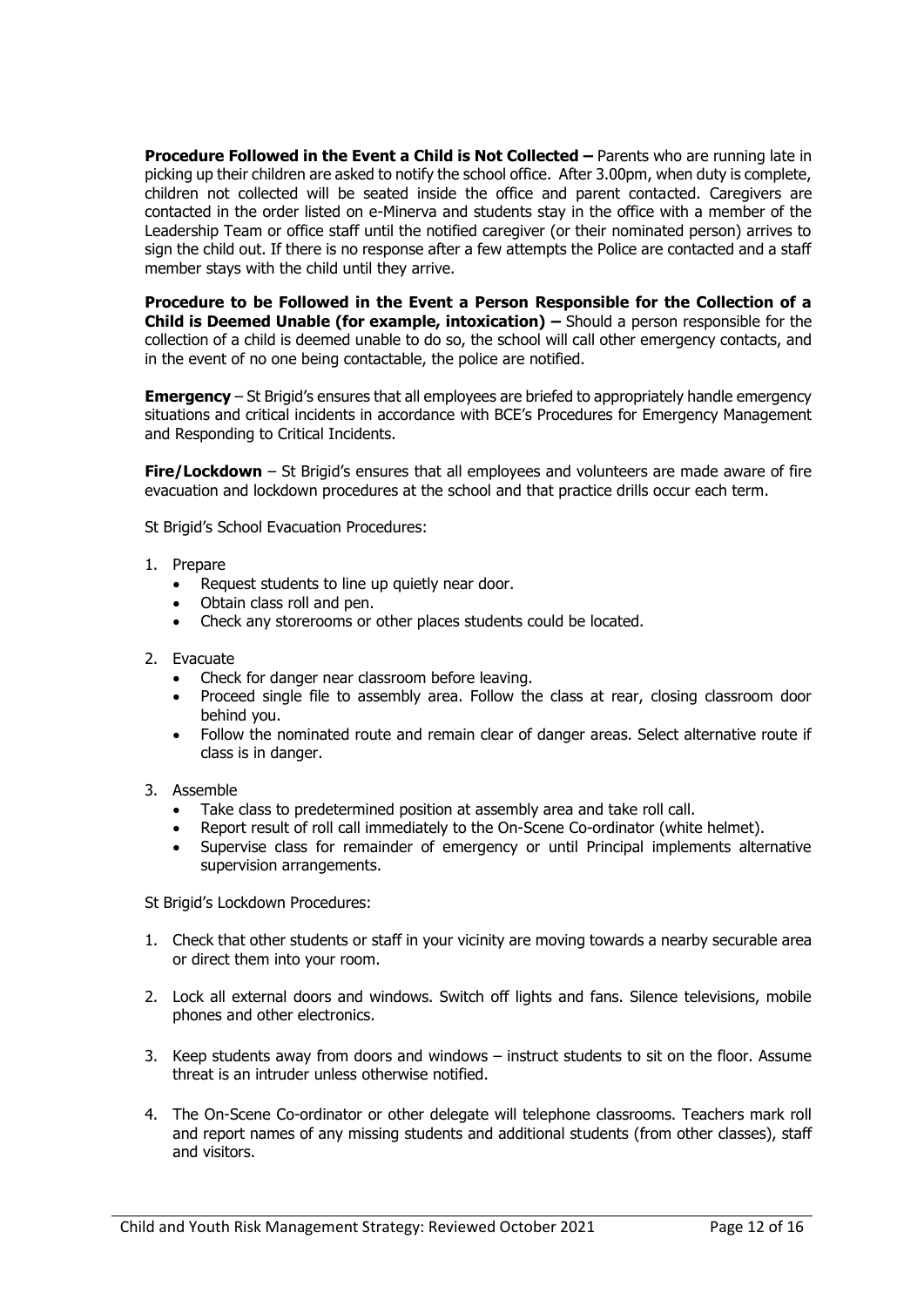- 5. Supervise all students and keep them quiet and calm. Be aware of students with health issues that may be exacerbated by the stressful situation.
- 6. Remain in room until the Principal (or delegate) gives the "ALL CLEAR" voice message over the PA System – ignore other school bells.

If instructed to lockdown during non-class time:

- 1. Duty teachers are to direct children to move promptly and quietly to the nearest securable room. All available staff are to assist with the supervision of students.
- 2. Follow steps  $1 6$  above.

**Visitors/Outsiders** – St Brigid's School manages visitors to school premises to ensure the safety of employees, students and visitors, including relevant signage and directions, together with procedures for signing in and out of the school in accordance with the BCE information on visitors to school premises. Visitors are asked to wear an identifying lanyard to prove they've signed in. Any person on the school grounds without visitor identification is immediately referred to the school administration and directed off the school site by the Principal if necessary.

**Media/Communications strategies** – St Brigid's obtains the permission of parents (media consent) for the use of student photographs and names in any materials issued to the public in printed or electronic form as part of the enrolment process and annually thereafter. Identifying information of students is used in promotional material only with the specific permission of the parents and the students concerned. St Brigid's obtains the specific informed consent of parents for any publication of names and photos of students in the media outside the local school.

**Computer/Internet** - All employees and students at St Brigid's are required to observe the Acceptable Use policy. St Brigid's implements the BCE Acceptable Use of Computer and Internet Resource Consent Form in the school. School employees adhere to BCE's Social Media policy.

**Guidance Counselling Service** – The Guidance Counsellor at our school must obtain Informed Consent from a parent and/or student for participation in any guidance counselling services offered.

**Transport of students by staff** - Transport by employees will require the prior approval of the principal and the written permission of the parents. Principal approval will necessitate risk management involving, for example, an assessment of driver capability, confirmation of current driver's licence, insurance, road worthiness of vehicle, distance involved, any conflict with formal supervisory role for the teacher, gender mix and number of people travelling etc. This list is not exhaustive just indicative. Depending upon the proposed journey there may be other contextual factors to take into account. Transport in emergency circumstances may be acceptable, however, an attempt should be made to obtain the verbal consent of the principal and/or parent.

**Bathrooms and Toilets –** Student toilet areas are visible from classrooms.

- Students are required to always have a partner if they are using the facilities during class time.
- Students are required to wait outside the toilets for their partner before returning to class.
- Staff regularly monitor children entering and exiting the school toilets.
- Designated disabled toilets are for use by parents/volunteers.
- Should a teacher need to enter the toilet area, they will announce their entry and ensure privacy for any child using the toilets.
- Staff entering should be accompanied by another staff member.

When on excursions or at swimming lessons, an adult accompanies the students and goes in ahead of the students to check that the area is safe.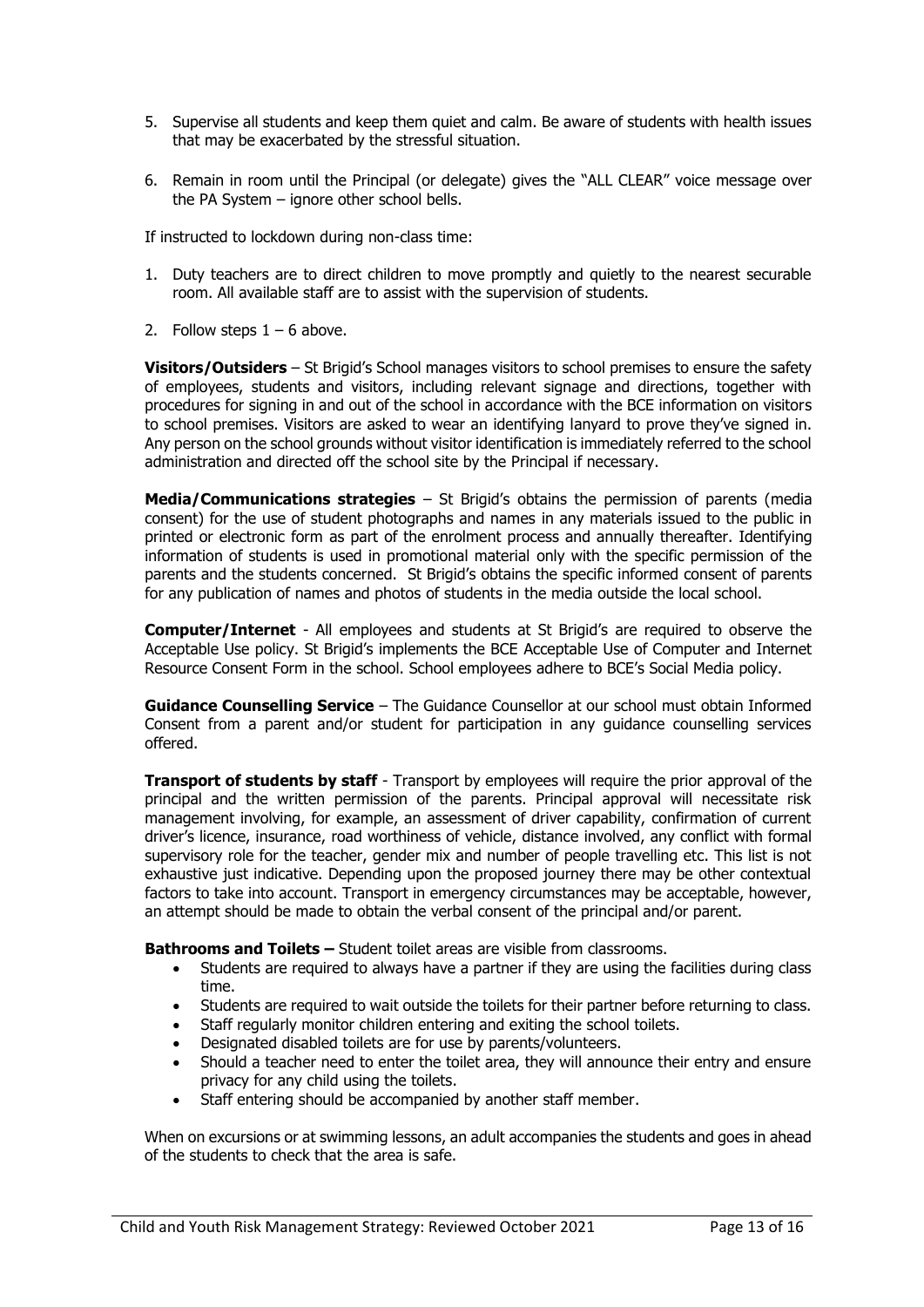- Should a teacher need to enter the toilet area, they will announce their entry and ensure privacy for any child using the toilets.
- Staff entering should be accompanied by another staff member.

**Managing Injuries, Allergies or Illnesses -** St Brigid's accesses and implements a range of procedures, guidelines, forms and resources to assist schools to effectively manage injuries, allergies and illness. All documents are available on the BCE Intranet, Spire. Examples include:

- Medication to Students Procedure
- The Five Rights of Medication Administration
- Anaphylaxis Guidelines for School Staff
- Letter for Parents and Carers template
- Authorisation to Contact Medical Practitioner
- Medication Administration Request Form
- Individual Health Care Plan
- Student Medication Register Template
- Anaphylaxis Guidelines for School Staff
- Diabetes Emergency Response Guidelines
- Epilepsy Emergency Response Guidelines
- Asthma Emergency Response Guidelines
- Authority for Administering Paracetamol
- Queensland Health Authority Authorisation to Obtain Possess and Administer an Adrenaline Auto Injector
- Action Plan for Anaphylaxis
- First aid procedure
- First aid risk assessment
- First aid kit inspection checklist
- Designated First Aider Notice
- Managing Head Injuries
- Incident management and investigation procedure
- Incident and Injury Reporting Flowchart
- Incident Investigation guideline
- Incident and Injury Investigation Report
- Incident System Access Request Form
- WSS Incident and Injury Reporting Form
- Notifiable Incidents Poster
- Manual Handling of Students Procedure
- Resources for Anaphylaxis, Asthma and Diabetes can be found in the References section of Student Medications its Related Links in Spire.

**Confidential management of student information -** School employees are required to handle private and confidential information in relation to students and parents/guardians in accordance with the BCE Privacy Policy and BCE Code of Conduct.

**Online safety training** is completed by students studying Industrial Design Technology and Hospitality. This safety training assists teachers to ensure that students receive consistent safety training for the use of high-risk equipment in these curriculum areas.

**Curriculum Activity Risk Management procedures** have been developed to identify risks associated with the delivery of specific teaching activities including Visual Arts safety, Food Technology safety, ITD safety and Science safety.

# **PART 4 - CONSISTENCY**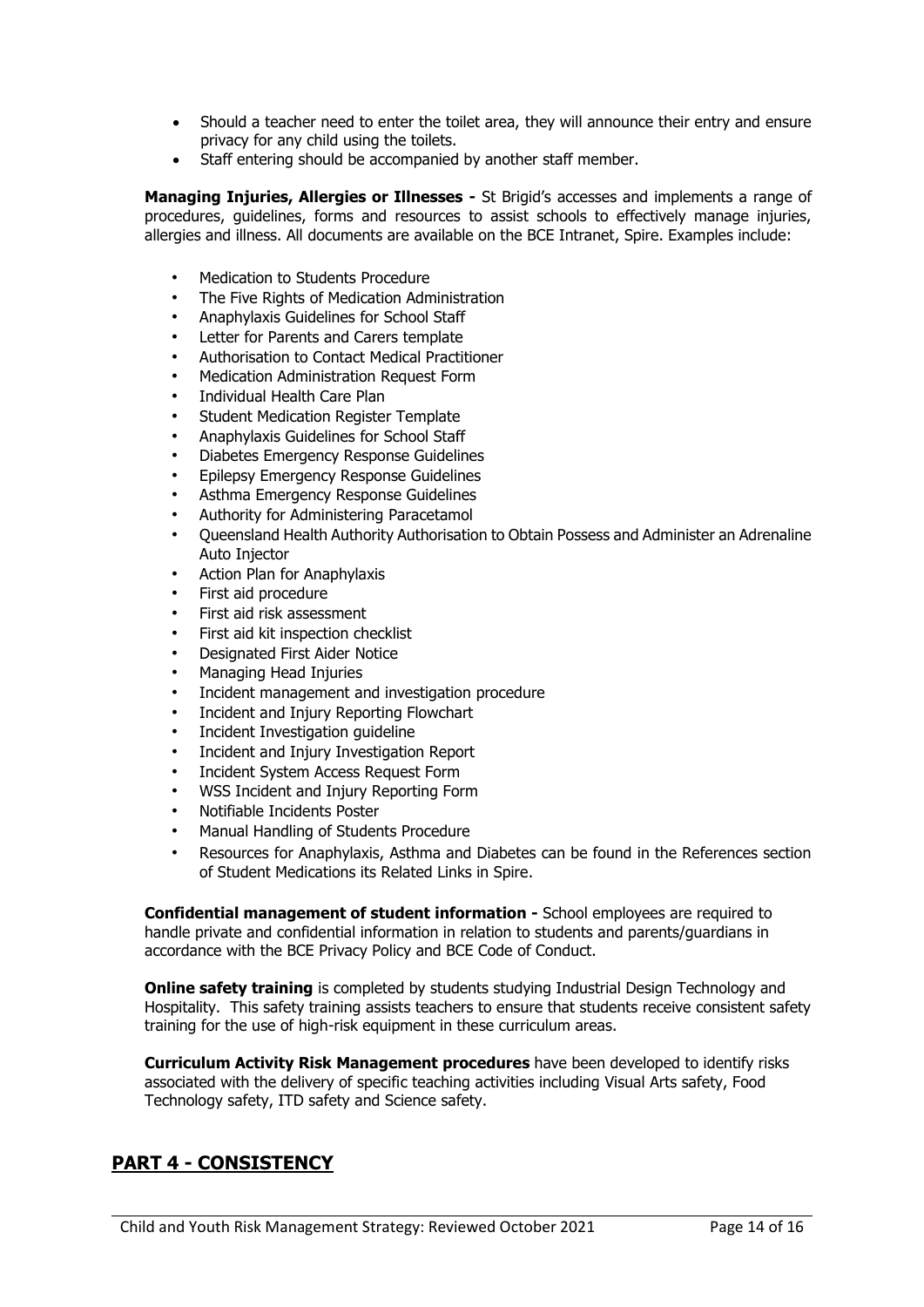## **Policies and procedures for compliance with Chapters 7 and 8 of the Working with Children (Risk Management and Screening) Act 2000** (mandatory requirement 6)

### **Working with Children Card (Positive Notice blue card) Requirements and Employee and Volunteer Register**

St Brigid's complies with BCE's Working with Children Check (Blue Card Screening) Procedure (The Procedure) which details BCE's requirements in accordance with the Working with Children (Risk Management and Screening) Act 2000 to ensure that required personnel hold a Working with Children Card (Positive Notice blue card).

All non-teaching employees, volunteers (unless exempt) and trainee students who work at St Brigid's with children under 18 years of age are required by our school to obtain working with children clearance and hold a Working with Children Card (Positive Notice blue card) before an offer of employment is made and prior to working with children. The 'No Card, No Start' provisions apply to:

- all school-based BCE employees who are not registered with either the Queensland College of Teachers or the Australian Health Practitioner Regulation Agency
- volunteers (who are not parents of children attending the school)
- preservice teachers undertaking practical experience as part of compulsory academic course requirements
- self-employed people, paid employees and volunteers whose usual duties include, or are likely to include, the teaching, coaching or tutoring of a child, on a commercial basis
- students who undertake formal traineeships as part of their studies which involve work in child related employment, including conducting sport and recreation activities directed at children; and
- school board members (excluding current parents on a board at their own child's school).

BCE records Working with Children Card (Positive Notice blue card) information for all paid employees. St Brigid's maintains a register of all employees required to hold a Working with Children Card (Positive Notice blue card) or exemption card and is responsible for linking the employee to the school via the Blue Card Services Organisation Portal.

St Brigid's maintains a register for all volunteers, including those who are exempt from holding a Working with Children Card (Positive Notice blue card). This will generally be volunteering parents of a child attending the school. Volunteers who require a Working with Children Card (Positive Notice blue card) under the Working with Children (Risk Management and Screening) Act 2000 must obtain the Working with Children Card (Positive Notice blue card) before commencing volunteer work and need to be linked by the school via the Blue Card Services Organisation Portal.

#### **Procedures for reviewing the Child and Youth Risk Management Strategy**

To ensure that St Brigid's Child and Youth Risk Management Strategy remains current and effective, this strategy is monitored and reviewed annually. Also, in the event that St Brigid's identifies concerns, particularly following an incident, St Brigid's Child and Youth Risk Management Strategy will be reviewed, and any actions documented. Issues to be considered in the review may include:

• whether BCE and school policies and procedures were followed

- whether any incidents/concerns relating to risk management regarding children and young people occurred
- the effectiveness of the process used to manage any incidents
- the effectiveness of BCE's and St Brigid's policies and procedures in preventing or minimising harm to children and young people; and